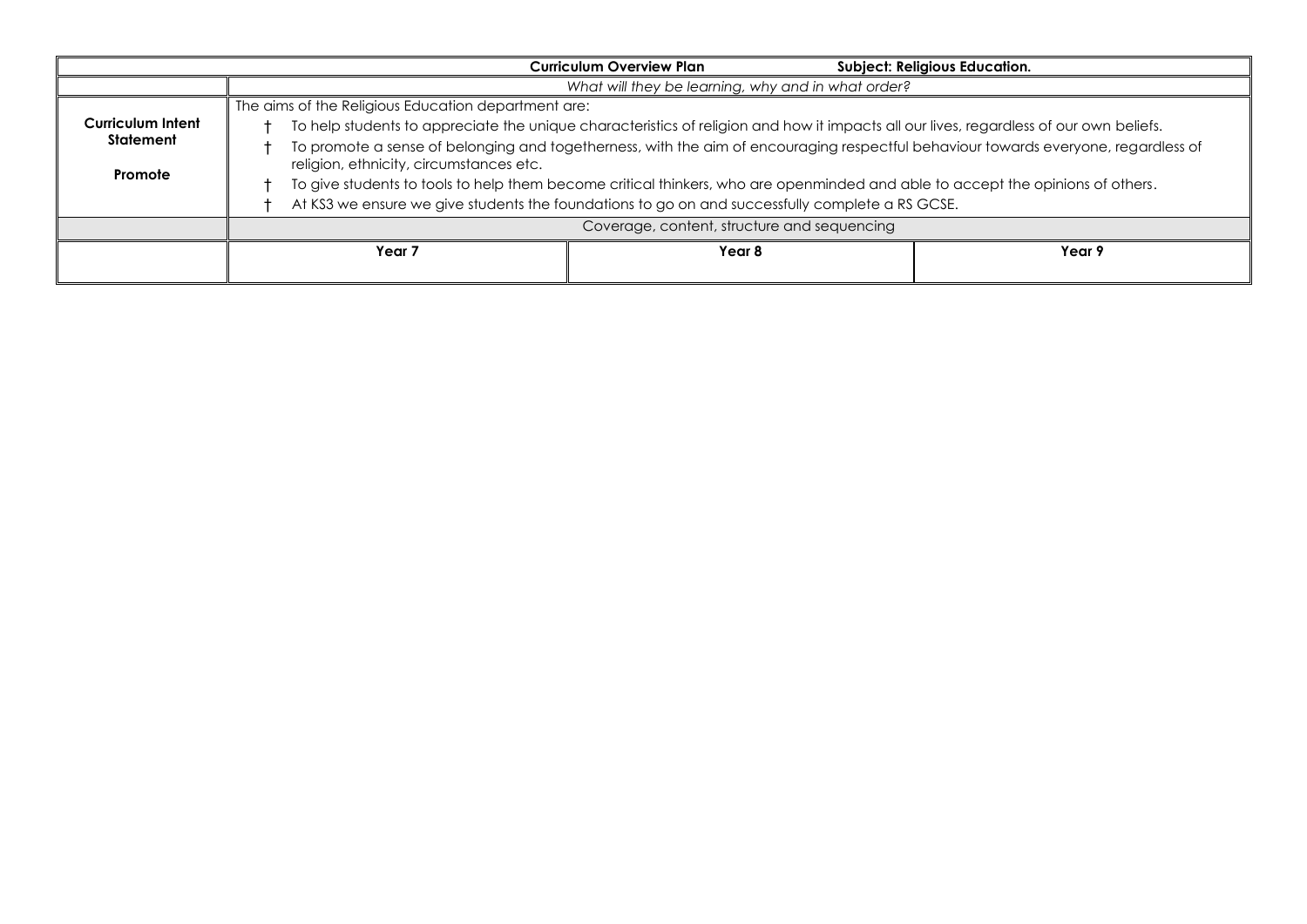| <b>Expert Students</b>                | Section One: Hinduism - the oldest religion.                                   | Section One: Christian denominations.           | Section One: Peace and conflict.                                                |
|---------------------------------------|--------------------------------------------------------------------------------|-------------------------------------------------|---------------------------------------------------------------------------------|
|                                       | Origins of religion.<br>96                                                     | The Christian Schism                            | Just War and Holy War                                                           |
| Key Learning/                         | Core beliefs in Hinduism.<br>36                                                | Jehovah's Witnesses                             | NATO and the UN                                                                 |
| knowledge                             | Hindu gods and festivals.<br>$$^{b}$                                           | Mormons                                         | Terrorism and 9/11                                                              |
| and skills including<br>local context | The caste system.<br>$\mathfrak{S}$<br>Assessment                              | Amish                                           | Current conflicts                                                               |
|                                       | In the world today there are 1.3 billion, 15% of                               | Assessment                                      | Assessment                                                                      |
|                                       | the world's population. Hindu's living in the UK -                             | This section with give the students a good      | NATO and the UN play leading roles in the                                       |
|                                       | 2,000,000 or 1.5%. Of those 0.1% of them live in                               | understanding of different Christian sects.     | world today and having a good                                                   |
|                                       | Barnsley.                                                                      |                                                 | understanding of these helps us all                                             |
|                                       |                                                                                | Section Two: Religion and the world.            | understand the world we live in.                                                |
|                                       |                                                                                |                                                 |                                                                                 |
|                                       | <b>Section Two: Judaism</b>                                                    | Causation and Design Theory                     | Section Two: Matters of life and death.                                         |
|                                       | Abraham, Moses, the Ten Plagues<br>$\langle \rangle$                           | Scientific Creation story                       | Christian beliefs in life after death                                           |
|                                       | Festivals, Holy books<br>XX.                                                   | Evolution                                       |                                                                                 |
|                                       | <b>Brit Milah</b><br>$\mathcal{L}_{\mathcal{F}}$                               | Stewardship vs. dominion                        | Non-religious beliefs in the afterlife                                          |
|                                       | Assessment<br>☆                                                                | Animal rights                                   | <b>Miracles</b>                                                                 |
|                                       | 14.7 million Jews live in the world today, of<br>those 269,568 live in the UK. | Global warming                                  | Abortions and Euthanasia                                                        |
|                                       |                                                                                |                                                 | Assessment                                                                      |
|                                       | <b>Section Three: Christianity</b>                                             | Climate Change                                  | Everyone has questions about life after death                                   |
|                                       |                                                                                | Assessment                                      | and we explore this issue. The issue of                                         |
|                                       | Trinity                                                                        | Understanding religious views on many of these  | abortion and euthanasia are very topical                                        |
|                                       | Who was Jesus?                                                                 | issues will foster a better understanding of    | and cause a lot of public debates as well as                                    |
|                                       | Parables and Miracles                                                          | religion.                                       | classroom debates.                                                              |
|                                       | Holy Week                                                                      |                                                 |                                                                                 |
|                                       | Crucifixion and resurrection                                                   | Section Three: Evil and Suffering.              | Section Three: Technology and religion.                                         |
|                                       | Evidence of Jesus                                                              | Original Sin                                    | Are humans special?                                                             |
|                                       | Documentary - Shroud of Turin                                                  | Moral and Natural suffering                     | Gene technology                                                                 |
|                                       | Pilgrimage                                                                     | Moral suffering Syria                           | Designer babies                                                                 |
|                                       |                                                                                | Moral suffering civil rights                    | Saviour Siblings                                                                |
|                                       | Assessment<br>There are 2.4 billion Christians in the world                    | Religious life in Nazi Germany                  | Religion and technology.                                                        |
|                                       | today. The UK is predominantly Christian, with                                 | <b>Holocaust and lessons</b>                    |                                                                                 |
|                                       | 33.2 million [60%] people purporting to be                                     | Assessment                                      | Assessment                                                                      |
|                                       | Christians. 68.5% of people living in Barnsley are                             | We need to understand the issues in the past    | Technology is progressing fast. This is not                                     |
|                                       | Christians.                                                                    | and the present, to be able to change and       | always a good thing, so well explore the<br>good and the bad that can come from |
|                                       | <b>Section Four: Islam</b>                                                     | improve the future. This section will help with | technological progress.                                                         |
|                                       | Who was Muhammad?<br>$\mathbf{c}$                                              | this.                                           |                                                                                 |
|                                       | <b>Five Pillars</b><br>$\bullet$                                               |                                                 | Section Four: Rights and responsibilities.                                      |
|                                       | Malaikah<br>e.                                                                 | <b>Section Four: Crime and Punishment.</b>      |                                                                                 |
|                                       | Akhirah<br>¢.                                                                  | Why do was have laws?                           | What's important in life?                                                       |
|                                       | Jihad                                                                          | <b>UK Judiciary</b>                             | Decision making                                                                 |
|                                       | Celebrations                                                                   |                                                 | Why be good?                                                                    |
|                                       | Commemorations                                                                 | Aims of punishment                              | Racisms                                                                         |
|                                       | Assessment<br>e.                                                               | Justice Islam and Christianity                  | Civil Rights / BLM                                                              |
|                                       | In the world today there are 1.8 billion Muslims                               | Shari'ah Law and Capital Punishment             | Genocide and Rwanda                                                             |
|                                       | or 24%. 4.4% of the UK population are Muslims                                  | Assessment                                      |                                                                                 |